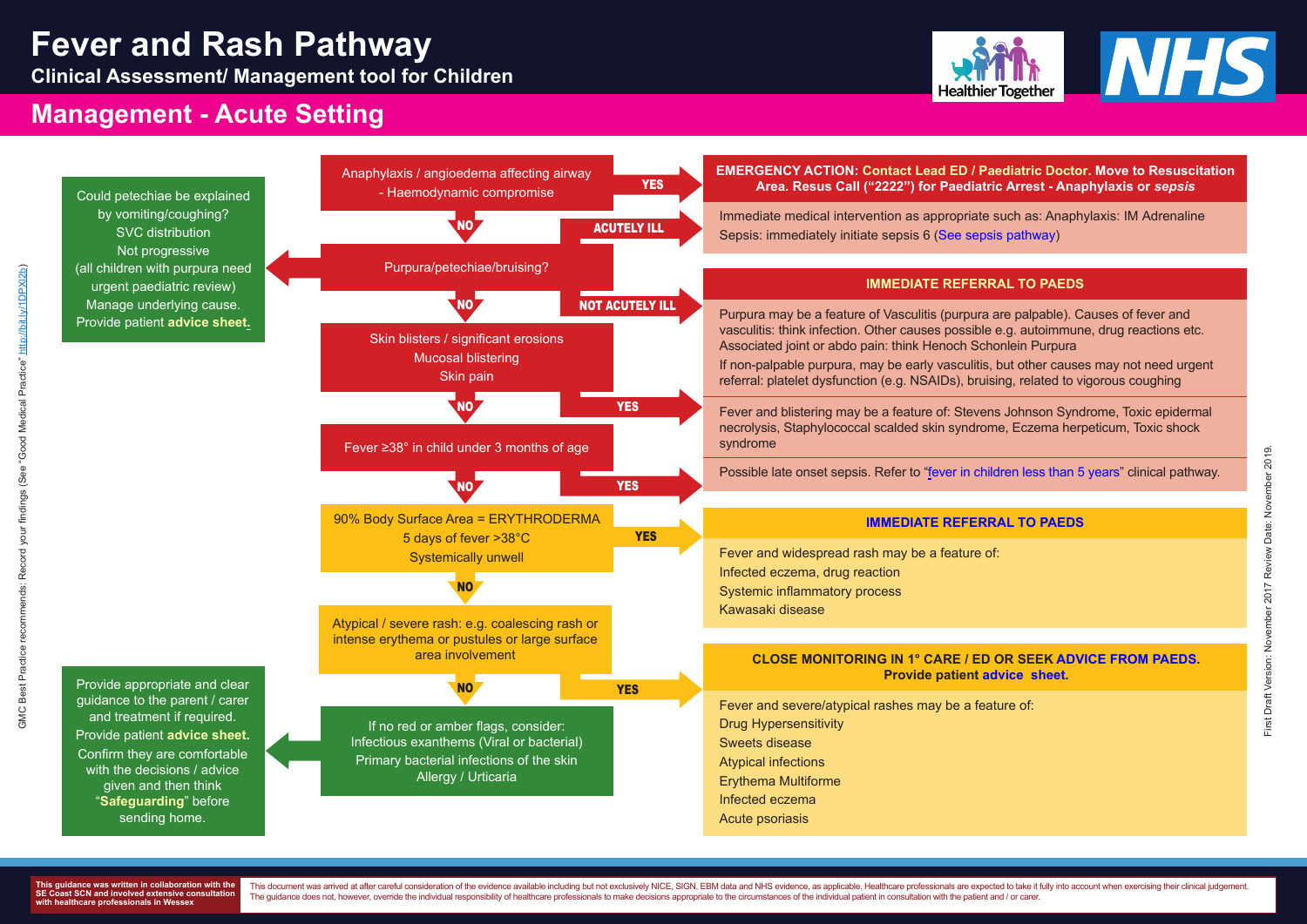| <b>Differential Diagnosis</b>                                                                | <b>Distinguishing features</b>                                                                                                                                                                                                                                                                                                                                                                                                                                                                                                                                                                                                                           |
|----------------------------------------------------------------------------------------------|----------------------------------------------------------------------------------------------------------------------------------------------------------------------------------------------------------------------------------------------------------------------------------------------------------------------------------------------------------------------------------------------------------------------------------------------------------------------------------------------------------------------------------------------------------------------------------------------------------------------------------------------------------|
| <b>Viral infections</b>                                                                      |                                                                                                                                                                                                                                                                                                                                                                                                                                                                                                                                                                                                                                                          |
| <b>Measles</b>                                                                               | Erythematous maculopapular rash over hairline/forehead and behind the ears, spreading caudally. Koplik spots (gray papules o<br>misery. Obtain vaccine history.                                                                                                                                                                                                                                                                                                                                                                                                                                                                                          |
| <b>Rubella</b>                                                                               | Eythematous maculopapular rash on face, spreads to extremities. Tender lymphadenopathy (occipital, postauricular, cervical)                                                                                                                                                                                                                                                                                                                                                                                                                                                                                                                              |
| <b>Chicken pox</b>                                                                           | Consider bacterial secondary infection if fever 3 or more days after onset of chickenpox or increasing erythema around lesions.<br>syndrome if haemodynamically unstable, generalised rash (erythroderma) and mucosal erythema (red eyes, red lips).                                                                                                                                                                                                                                                                                                                                                                                                     |
| Eczema herpeticum                                                                            | Disseminated viral infection (usually HSV1/HSV2) characterised by fever and clusters of itchy blisters or punched-out erosions.<br>multiple organs. Risk of bacterial secondary infection (staph aureus or Gp A strep).                                                                                                                                                                                                                                                                                                                                                                                                                                  |
| Other viral exanthems (enterovirus,<br>adenovirus, HHV6, parvovirus,<br>Coxsackie virus etc) | 'Slapped cheek' (parvovirus B19-also causes hydrops fetalis) - macular erythema over cheeks, lacy eruption on extremities; P<br>syndrome (parvovirus B19) – erythema, oedema, petechiae/purpura on palms and soles with burning/pruritis; Roseola (HHV-6)<br>papules on trunk +/- surrounding white halo - rash as fever subsides; Herpangina (various enteroviruses) - exanthem (often abs<br>Hand-Foot-Mouth Disease (Coxsackie A16>enterovirus 71) – grey vesicles, pustules and erosions on hands, feet and buttocks<br>erythematous base; Infectious mononucleosis (EBV) - morbilliform rash, pharyngitis, fatigue, myalgia, hepatosplenomegally, I |
| <b>Bacterial infections</b>                                                                  |                                                                                                                                                                                                                                                                                                                                                                                                                                                                                                                                                                                                                                                          |
| <b>Meningococcal disease</b>                                                                 | Short prodromal phase (fever, lethargy, malaise, nausea/vomiting), followed by the more specific and severe symptoms of menir<br>cold hands/feet, pale or mottled skin). Associated with non-blanching rash - a rapidly evolving petechial or purpuric rash is a sigr                                                                                                                                                                                                                                                                                                                                                                                    |
| <b>Scarlet fever</b>                                                                         | Erythema of axilla, neck, chest, evolution to pink papules on erythematous background. Pastia's lines (linear petechial streaks in<br>Red strawberry tongue. 7-10 days later hand and foot desquamation.                                                                                                                                                                                                                                                                                                                                                                                                                                                 |
| <b>Cellulitis</b>                                                                            | Erythema, oedema and pain.                                                                                                                                                                                                                                                                                                                                                                                                                                                                                                                                                                                                                               |
| Impetigo                                                                                     | Bullous (only staph aureus) – flaccid see through bullae which rupture leaving a shiny dry erosion with an erythematous base +/-<br>(S aureus >> Gp A strep) – eythematous macule – pustule/vesicle – erosion with golden crust – fever should be minimal.                                                                                                                                                                                                                                                                                                                                                                                               |
| Staph scalded skin syndrome                                                                  | Fever, conjunctivitis, skin pain and flexural erythema with subsequent desquamation. NB culture of bullae negative.                                                                                                                                                                                                                                                                                                                                                                                                                                                                                                                                      |
| Staph/strep toxic shock syndrome                                                             | Macular exanthem (on trunk spreading outwards), palmoplantar erythema and oedema with subsequent desquamation, conjund<br>+ hypotension + involvement of three or more organs. Risk factors include recent chickenpox and minor burns.                                                                                                                                                                                                                                                                                                                                                                                                                   |
| Secondarily infected eczema                                                                  | Weeping, crusting or pain occurring on the background of eczema should prompt consideration of secondary bacterial infection.                                                                                                                                                                                                                                                                                                                                                                                                                                                                                                                            |



les on buccal mucosa). Overwhelming alles on buccal mucosa). Overwhelming

ions. Consider toxic shock

ons. Severe eczema herpeticum may affect

**es; Papular purpuric gloves and socks HV-6) – circular/elliptical macules /** n absent), painful grey oral vesicles; tocks with oral vesicles/erosions on and ally, lymphadenopathy.

meningitis and sepsis (limb pain, meningitis and sepsis specific and severe sumptoms of meningitis and sepain, a sign of very severe disease.

aks in body folds).

se +/- fever/diarrhoea/lethargy; [Non bullous](https://www.what0-18.nhs.uk/application/files/8515/2719/1092/Non-bullous_impetigo.jpg)

njunctival hyperaemia

# **Fever and Rash Pathway**

**Clinical Assessment/ Management tool for Children**



## **Management - Acute Setting**